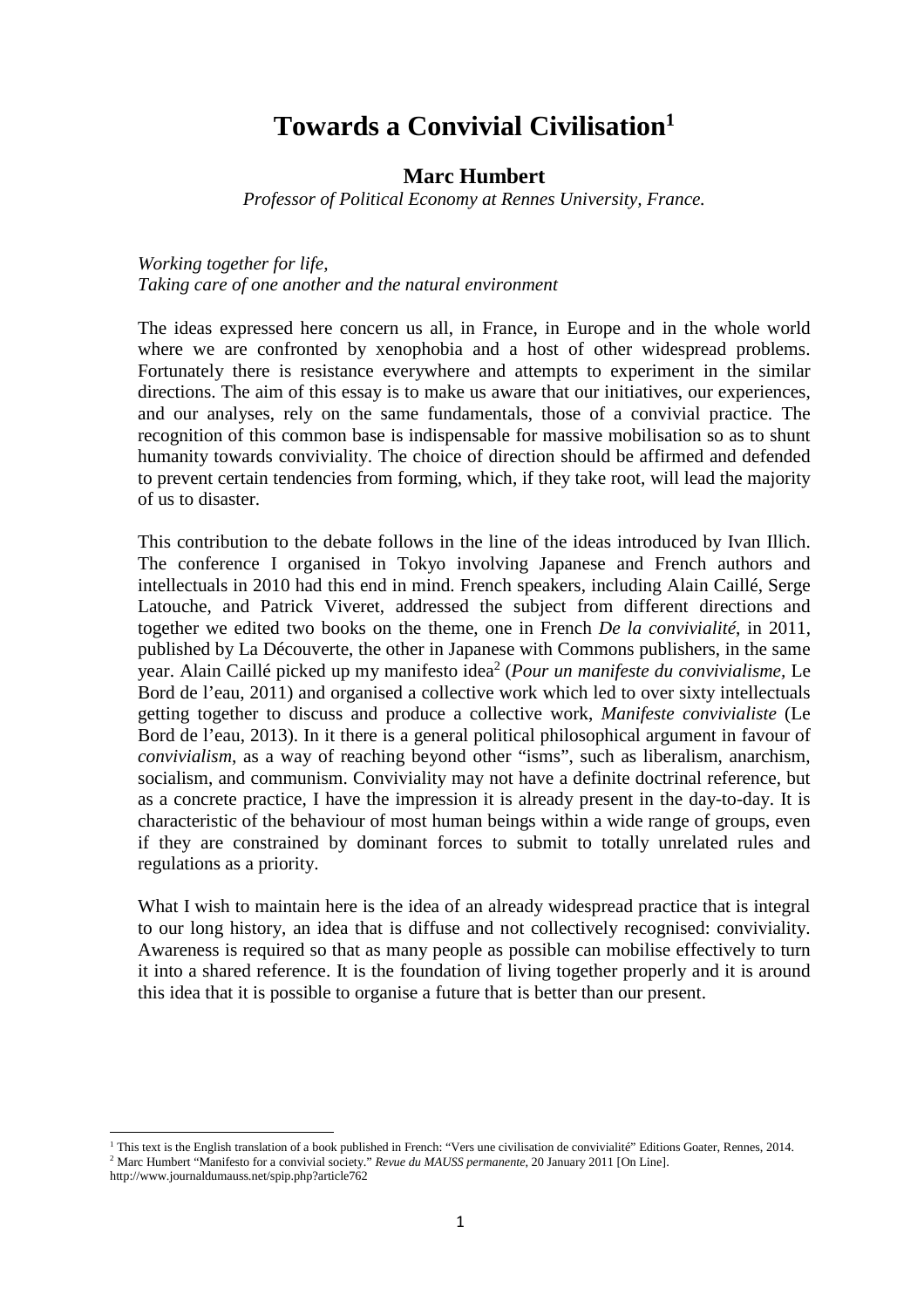#### **Introduction**

#### *A choice of civilisation*

The forces of life are multiple and diverse, but today, as never before, they have to confront a steamroller of technical and economic efficiency. The operators of the machine ignore billions of people who are hungry and excluded and whose livelihoods hang by a thread. They also ignore the natural environment that deteriorates everyday, leaving only a vague promise that tomorrow will be better. The forces of life however are beginning to mobilise more than ever. They have at their disposal a treasure trove of ingenuity capable of appeasing suffering, to construct, wherever and whenever, spaces for communal living that can be shared and appreciated in a safe environment. Behind this observable reality the future of our humanity is being played out, with no organised "voting" procedure, and what will be our civilisation of tomorrow is being chosen for us.

#### *Common will*

The battle in hand is a daily grassroots combat. There are oases springing up everywhere, but however numerous they are, they cannot stop the desert creeping in. The megatechno-economic-machine (Serge Latouche) is rolling systematically onwards even if the boilers are overheating and discharging ever more swathes of outcasts to the fringes. Do we have to await the explosion before we seize back our futures and stride forth together for life, so that the desert may flourish luxuriantly once more? To halt the disaster in progress, and not only to adapt to it, we must pool our diversities and affirm what brings us together: **our desire to work together for life, taking care of each other and of the natural environment.<sup>3</sup>**

## *A general overhaul*

For this to be possible, the organisation of our societies has to undergo a general overhaul. States and international relations, the fruit of our ancient history, i.e. the laws and rules, should be guided to enable and promote this way of life we desire. Currently, the rules and laws we have to observe serve the techno-economic steamroller. Naturally, there are a handful of laws that enable the creation and survival of certain oases; others leave cracks in the pavement where new oases may form. But if we want to change scale and watch the desert turn green once more, we have to find the resources for a general overhaul.

## *Changing our priorities*

One of the most important steps in our mobilisation involves more specificity about what brings us together and what makes us strong together, apart from the wealth of our great diversity. To do this, we must understand the origins of our common foundations, that desire to work together for life, paying attention to others and the natural environment. This foundation is an integral part of a movement that has been fundamental to the world since the dawn of time. Examination of this common foundation helps us to articulate a vision that reveals our great diversity and how we can lead this towards a common goal. What we all actually want is to prioritise conviviality and not technical performance.

A choice of civilisation is already being made. It is up to us to make our power felt to encourage a civilisation based on conviviality. This is necessary so that we do not end up

l

<sup>3</sup> Phrase directly inspired by that of Ivan Illich.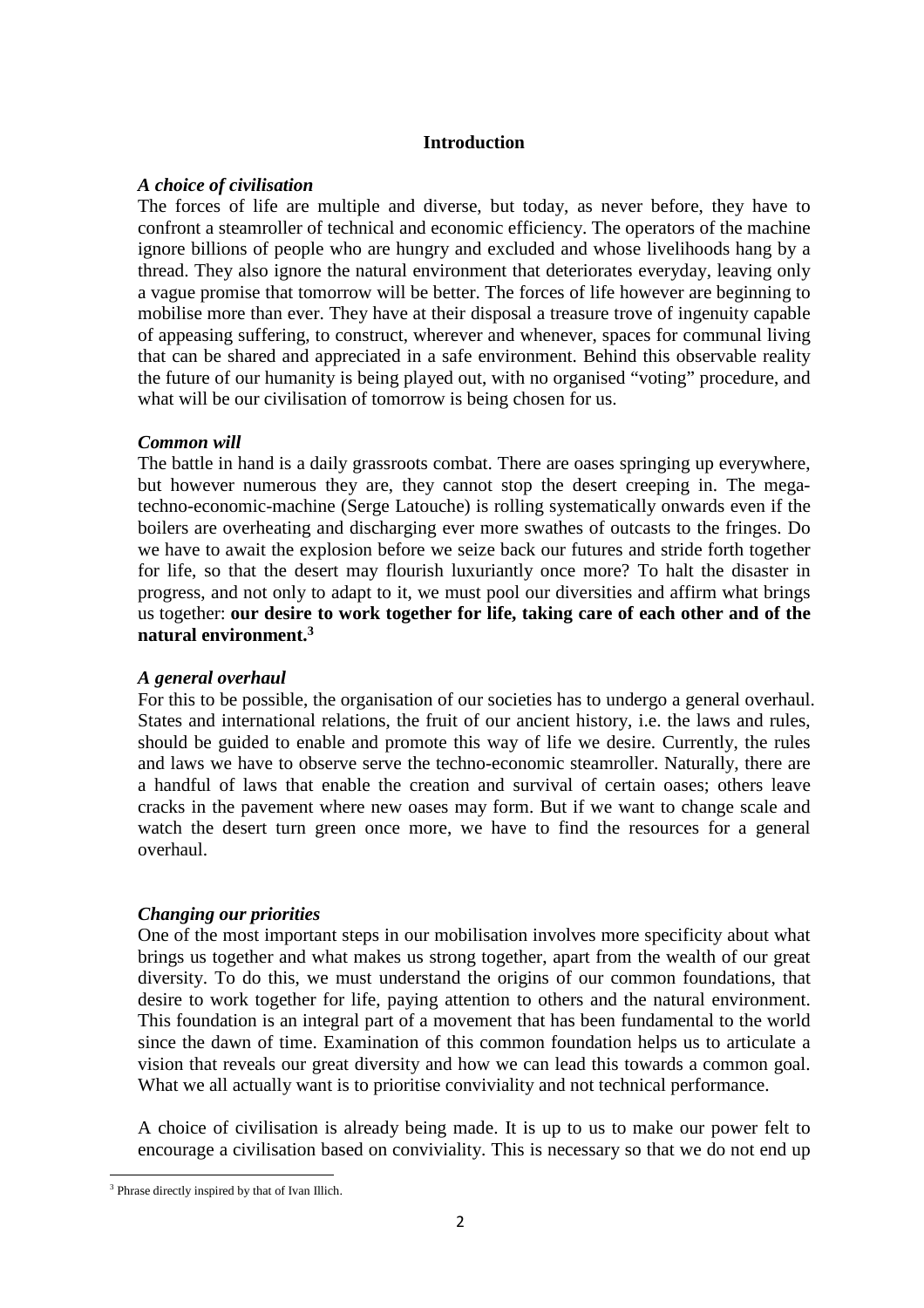just resisting and experimenting in dispersed ways. We should not be satisfied with only asking for and occasionally obtaining the measures necessary to maintain a particular oasis in existence. We have to be more forward thinking and reach beyond our daily practices, beyond our immediate fields of reference and imagine what form this new organisation might take and what coherent collection of rules might govern it. This is indispensable to be able to imagine a complete overhaul, to take initiatives, and lay down the groundwork for a different civilisation, a civilisation not based on the priority of techno-economic performance. It is essential to undertake a huge societal transition towards a convivial civilisation.

## **Part 1: a choice of civilisation**

Humanity is going through a period where the old systems of functioning are running out of steam. To overcome the crises resulting from this loss of impetus, the two major directions for change available trace out very different paths and may lead to two diametrically opposed civilisations, one civilisation based on technical performance or the other based on conviviality.

#### **The civilisation based on technical performance**

The current dominant forces guiding humanity, north and south, east and west, are leading us on the path towards economic and technical excellence, and towards catastrophes with a detrimental effect on the majority, but from which a hyper-cyborghumanity might emerge, formed by an oligarchy of the best performers.

#### *Evolving along the technical axis*

The first direction of change today follows the technical axis. By following this axis, our species has become the champion of all species when it comes to our ability to act on the world around us, on other species and on ourselves. Those who promote it are from the same lineage as those who managed to control fire, long before humanity, or *Homo sapiens* appeared. They are the heirs of those who improved our language skills and who invented and miniaturised cut stone tools over hundreds of thousands of years. They follow the most recent movement, ten thousand years ago, of the agricultural pioneers who revolutionised farming. At that time there was no competing species, as there had been during the period of *homo neandertalensis,* who had disappeared 15,000 years previously. *Homo sapiens* went onto to domesticate the natural environment, develop the cultivation of plants and animal husbandry. The result was a proliferation of our species, the urbanisation of groups, the appearance of writing and the formation of vast empires. These new changes to the planet forged a deep gulf with other species. Gradually *homo sapiens* colonised the whole Earth.

#### *The industrial revolution*

Our interventions on the world around us expanded considerably all around the globe and took on a particularly vigorous, spectacular and powerful form under the Industrial Revolution. The world's technicians were no longer satisfied with taming the natural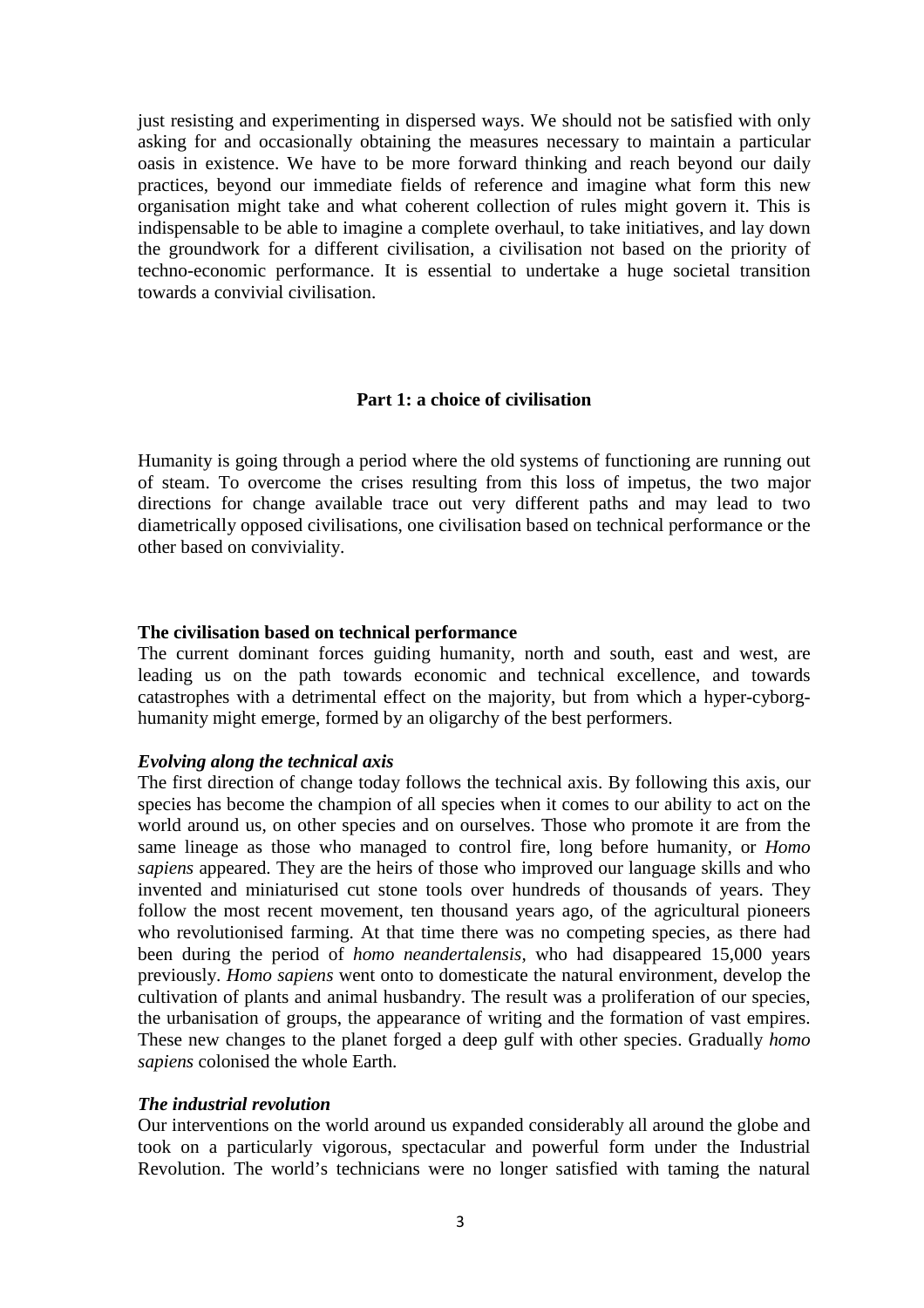environment or drawing upon it for support, as wind turns mills or water operates machines. Now their interaction with the natural environment sought innovation. First they created a force comparable to that of horses: steam power. The world's technicians now became engineers and invented processes to transform matter, by combining minerals together to make steel, for example. They devised tools ever more efficient than those used thus, which had been produced with natural materials, such as wood and stone, and crudely processed materials, such as iron and bronze. The natural environment was exploited, dug, tilled, modelled and sucked dry, becoming a refuse dump to a vast factory for metamorphosis. As the tools grew to ever more gigantic proportions they began to be driven by ever more powerful artificial energies. This energy eventually became nuclear.

#### *Mastering knowledge*

Having augmented the performance of tools in two primary dimensions – those of energy and matter - the industrial revolution was completed by providing a formidable impetus to the third dimension of instrumentality to act within and on the world around us. This third dimension concerns information and the way it is coded to enable its transmission. Information becomes knowledge when it acts upon the world and develops an instrumental dimension. How then might we find direction on land or sea? For long, observation of the sky, with bare eyes, and no other instrument than knowledge, was sufficient. The navigation tool was simply information transformed into knowledge. It required neither materials nor specific energy. All that was required was to seize the moment, the positions of the stars and planets, to interpret them and glean directions.

#### *The God particle*

The 20<sup>th</sup> century more or less brought the idea of the human species as master of knowledge to its conclusion. The premises appeared with the storage, processing and transmission of information. They were first implemented analogically in audiovisual form and with the first telecommunications, then in digital form using electronics fostered by the progress of optics and space. As they observe traces of the Big Bang and inspect far away galaxies, scientists read into the history of the world, deciphering the major forces of the universe while promoting the Higgs Boson, the so-called God particle, to confirm their theoretical model of the physical world. After the discovery of DNA, gene sequencing of living species and of the human genome opened the way to creationtransformation, not of physical-chemical phenomena, but of living creatures. Human knowledge seems to tend to total knowledge. The technician can believe he is God. He has managed to grasp the basic bricks, and he holds the key to understanding the elementary mechanisms of life and can now bring them together in laboratory conditions or in real life.

## *The crazed dream of cyber-humanity*

Technology's vision is of a future owned by a well-controlled hyper-humanity over supermen. Internet already enables constant surveillance of everybody with a mobile phone and/or connected computer. Drones can pinpoint and destroy undesirables in the furthest-most corners of the planet. We can wear glasses enabling us to view a reality that is augmented in order to decipher and/or share it through audiovisual means with whoever; we can insert chips underneath our skin which enable us to be recognised, localised, and protected, or rather monitored and controlled, maybe. Nanotechnologies are deeply transforming our possibilities for production and intervention on the physical world. Why not switch from genetically modified plants to genetically modified animals.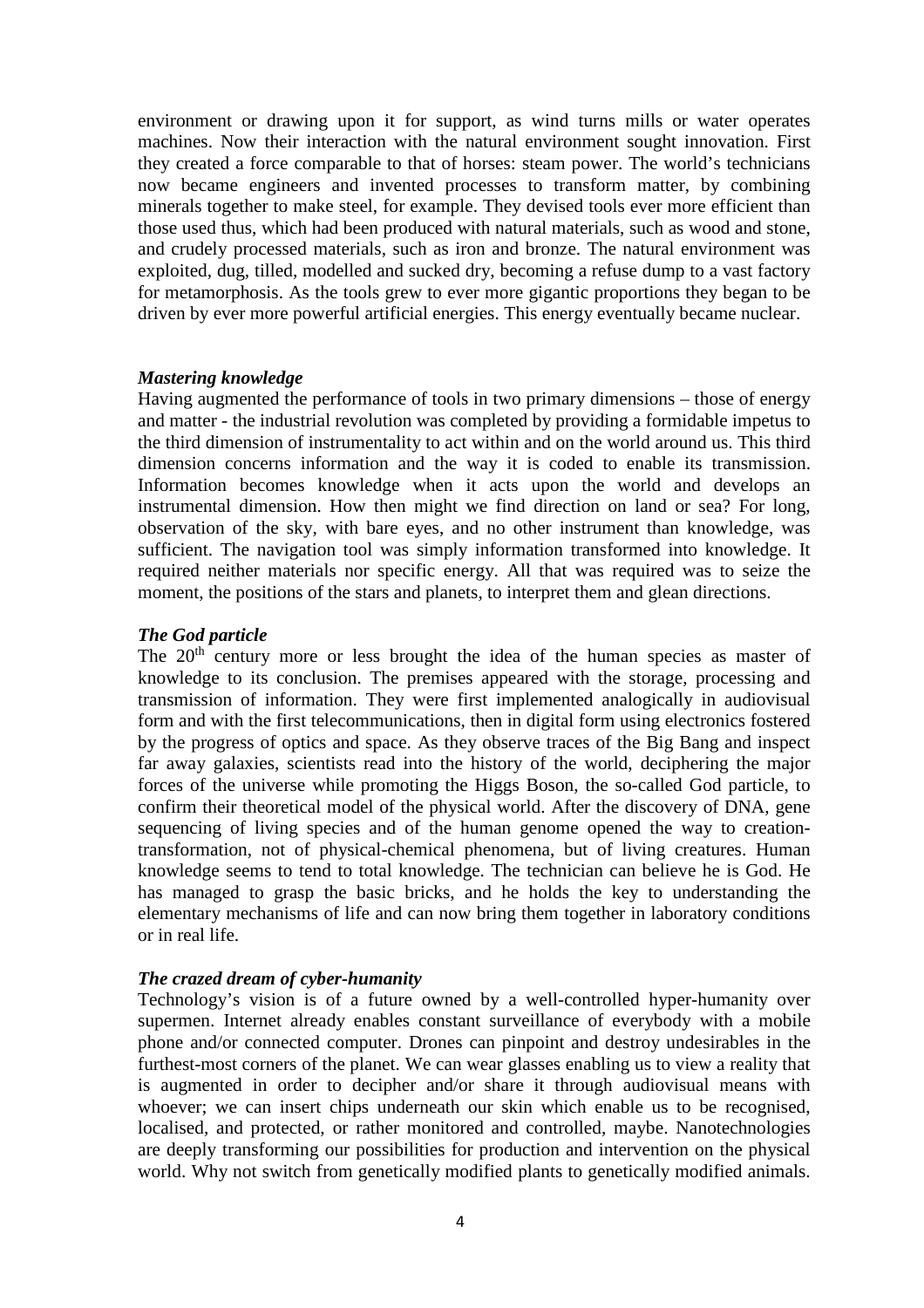And why not to genetically modify humans to eradicate illness and mortality? A crazed dream, the reality of excess.

# *Leaving crisis from the top*

Artificial foods, and a thousand other inventions could save us from today's threats. For the technician, there is no cause for concern. When one day, climate reports, or other similar indicators, will prove to have been right, all things equal, technology will rescue us from our predicament. Even in the worst situations, we'll find solutions to get by. People are already talking for example about implementing artificial clouds to diminish the negative effects of  $CO<sub>2</sub>$  emissions. Above all technicians are showing confidence and there is a whole variety of systems currently being devised thanks to the progress of science.

Rational efficiency is the operative word of the partisans and promoters of the technological axis. According to them, to combat the threats before us, not only will there be massive mobilisation from the rational forces of the technicians of the natural environment but also those of society's technicians, that is to say, politicians and financers. It is no doubt possible to emerge from the crisis by eliminating the weakest and the most recalcitrant. Efforts will be made to save them nevertheless, but they shall have to give something of themselves by becoming more rational and competitive. This is what the technological axis's cheerleaders call exiting the crisis from the top.

## *Homo cyborgus*

l

This civilisation will bring in a super-humanity, the humanity of the *homo cyborgus,* currently under construction by the dominant political oligarchies (Hervé Kempf). The organisations they are implementing are founded on the model of the *homo economicus.* The technical axis is supported by the efficiency of competition between individuals, competition that is stimulated by the pursuit of individual enrichment and the promise of boundless economic growth. It would seem that today's world is hell bent on completing the construction of this civilisation of technical performance.

## **The civilisation of conviviality**

This goal of a civilisation founded on technical performance cannot be achieved without confronting certain difficulties. Furthermore, within our world's current evolution, there is another current, pulling in a different direction, that of conviviality, which could lead to a very different civilisation. The courses that this movement is taking are being mapped out by civil societies everywhere on the globe, using experimental forms, which may be tolerated by the dominant political organisations at best, although none actually refer to this activity at all. Among the rare exceptions drawn to mainstream attention, several examples should be cited that are frequently mocked and maligned.

## *The rare political entities seeking conviviality*

The pursuit of happiness is a founding principle of the small Asian kingdom of Bhutan, neighbouring the Himalayas. This pursuit roughly corresponds to the idea of "living well"<sup>4</sup>, an objective shared by the constitutions of various Latin-American States, Bolivia, Ecuador, again lying in proximity to another of the world's tallest peaks, the Cordillera of the Andes. These are the only political entities governing people with a discourse

<sup>4</sup> Translation from the Spanish translation of the expressions, aymara (*suma qamaña*) and quechua (*suma kawsay*).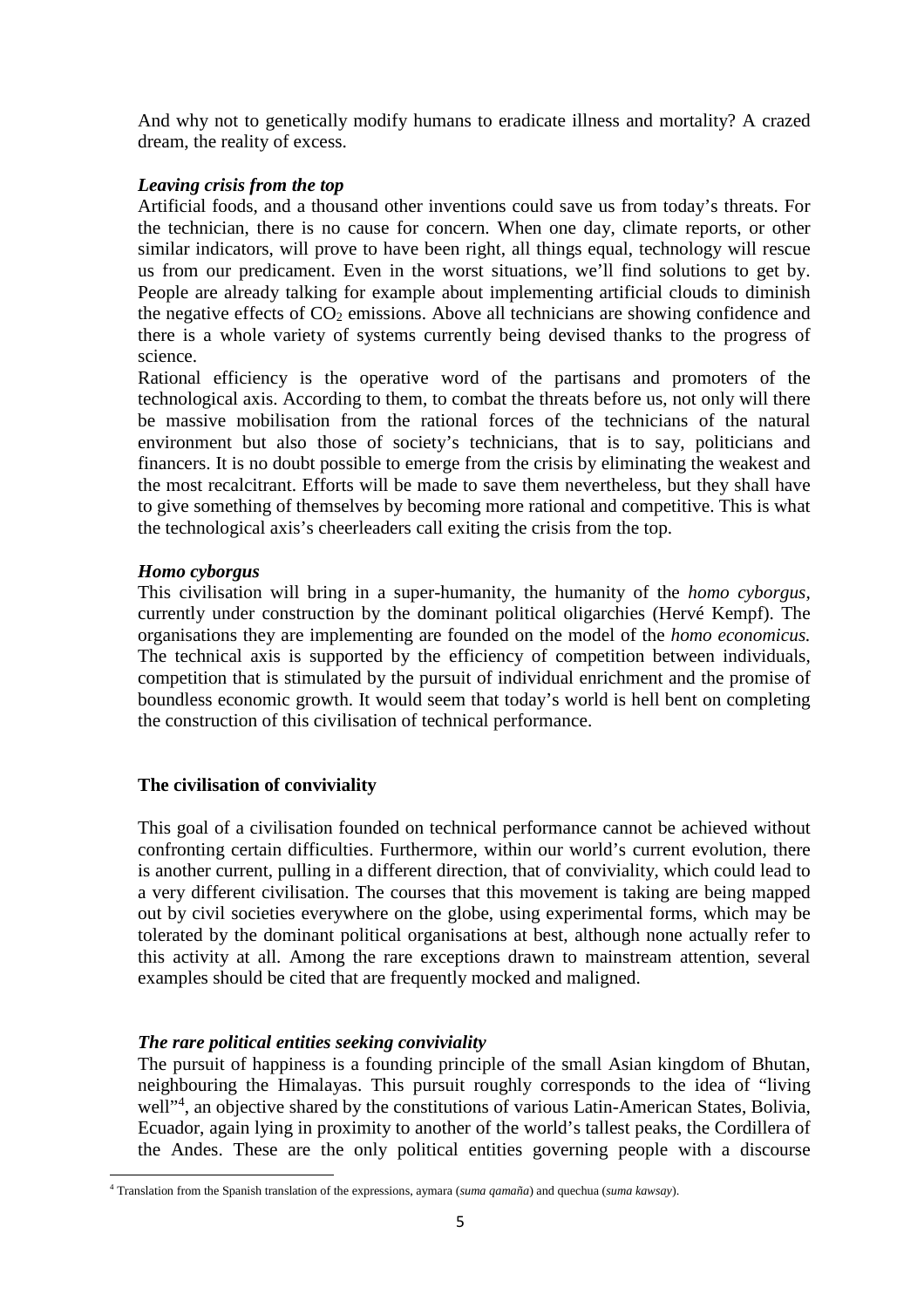referring to the objective of happiness, a discourse that could be interpreted as aiming to establish more conviviality. Former political forerunners of this perspective were eventually swept away. This was the case in revolutionary France in 1793, which descended into the Terror<sup>5</sup> and in the United States after the euphoria of independence in 1776, both of whom focussed instead on the material organisation of their society<sup>6</sup>.

#### *The great promoter States of the technical axis*

The political organisations in power in the leading countries belonging to the technical axis are all eager to advance in the techno-economic direction, where performance is measured by growth in GDP. In the face of the many threats and crises, they claim that, by persevering in this direction, we can reverse any negative effects and emerge untouched from the crisis. As the long the development of their axis is not endangered and long as they feel they can allow themselves to tentatively support any of the various experiments and different approaches underway, they will. But this support is increasingly being eroded away, and today is characterised mainly by tolerance, or is a simple feature of formal discourse. The "democratic" political form constrains this tolerance and voting merely ensures the reproduction of the political oligarchy. The political oligarchy meanwhile makes sure it is sufficiently instructive to "sell" electors the technical axis, a phenomenon that can be observed in the United States, in Europe and in Japan, among others.

#### *Playing catch-up: technologically less advanced States*

In lands far removed from the frontier of technological drive, we find several different profiles. All are guided by the desire to catch up their technological shortfall. In many cases, the political form is more authoritarian than democratic, which means they can pursue this approach despite the fact that a large part of the population suffers great material deprivation and enjoys limited benefits from any improvements. Without further analysis, to begin with, we might say this is the case for China and India. Other countries offer their populations in difficulty the support of their religious convictions and of the crystallisation of the difficulties encountered by the leading countries of the technical axis. Depending on the different approaches, we might consider that this is what is happening in Indonesia and Iran. In some countries revolt against the technical axis provides the chance to rebel against authoritarian regimes without giving any impression of a desire to adopt a different approach. Maybe these movements would redistribute the profits of any advances made along the technological axis between different groups of their population and according to different methods? The difficulties experienced in maintaining cohesion are exacerbated when technological development lags behind or when the slender benefits of any slight advance are too poorly redistributed. In this case, they become the source of rebellions against authoritarianism, and stoke inter-clan warfare as well as religious quarrels. The Sri Lanka of the past and Syria of today are both examples of this. Such a brief, and simplified overview naturally does not allow us a full precise panorama

of the global situation.

#### *The possibility of a different direction*

 $\overline{a}$ 

It is worth reiterating that only a few rare countries have a political organisation based on a desire for happiness and better living – a desire for greater conviviality. It is however possible to imagine that, after the agricultural and industrial revolutions, humanity might

<sup>&</sup>lt;sup>5</sup> Shortly after the Declaration of Rights of 1793, in the constitutional introduction of which, article 1, states "the aim of society is common happiness", the country descended into a long period of Terror.<br><sup>6</sup> The American Declaration of Independence of 1776 posited "life, freedom and the pursuit of happiness" as an ideal. This ideal disappeared

in the text of the constitution elaborated afterwards.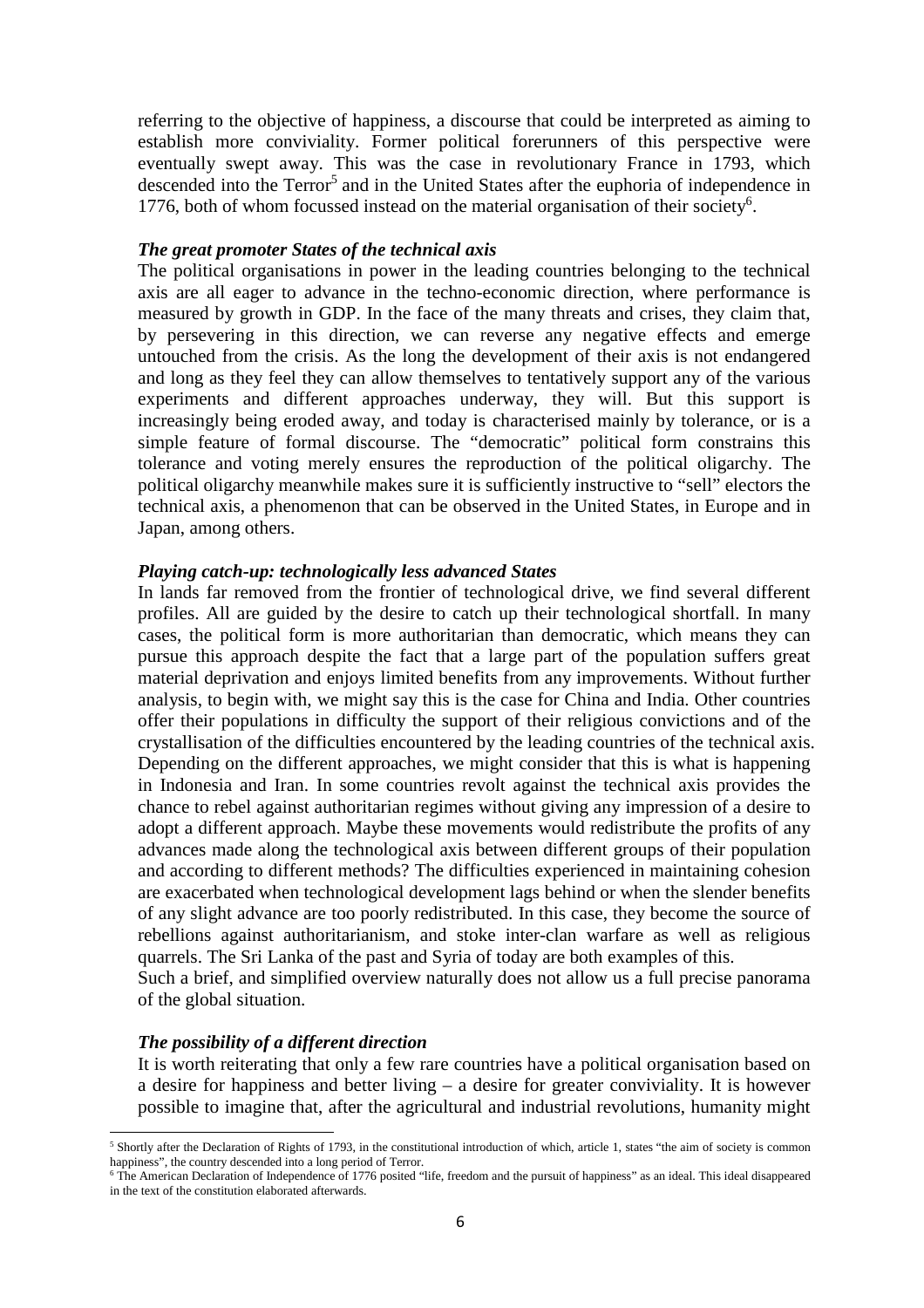sets forth to overcome the crises and dangers of its age towards a convivial revolution. This would involve a radical change of approach in a direction no longer aligned with that of technical performance.

#### *Development towards conviviality*

In reality, this path towards the development of increased conviviality is nothing new. It also comes from the dawn of time and formed a little before the last fork in humanity's development. It was followed firstly by two species of hominids of the Homo genus, *Homo neanderthalensis* and *Homo sapiens*. Its first form was that of the expression of an explicit relationship between the living and the dead. Collective consideration of the dead is a sign of a shared personal feeling, of belonging to the same entity, common beyond death, but also before birth. It is a sign of a shared feeling for life and the collective life of society, and even of the species, of the natural environment and of the universe. It means thinking beyond personal, individual and immediately perceptible existence. The evolution towards enhanced conviviality begins with the first inhumations, the first respects offered to the dead. The first traces date back 120,000 years.

## *The birth of religions*

The development to enhanced conviviality underwent its first revolution with the birth of religion and art. Systems of thought shared by groups of people emerge leading them to organise their own societies with their own members, the flipside of the material and the perceptible. The first painted caves dating back 35,000 years show us the proof of this revolution. The nascent religions mastered or, at least, regulated violence between individuals and groups and organised the powers exercised over them. The practice of human sacrifice, or ritual cannibalism, was the fruit of religion and enabled the regulation of violence. This regulation was accepted because of a common belief that religions are based on superhuman, supernatural power, through the vector of individuals indeed, but individuals who do not actually exercise free will; they are merely mediators with the afterlife. The religion becomes essential to all not because of the power of certain individuals as mortal individuals over other individuals but as the exercise of an unattainable human will. Human sacrifice was practiced in various forms, in ancient Egypt and China, the Inca and Aztec empires, and in Europe and Africa.

## *The disappearance of human sacrifice*

As well as this evolution towards increased conviviality, a second revolution, within certain religions and spiritualities, took place: the disappearance of human sacrifice and cannibalism. This revolution is recent and maybe took place a thousand years before Jesus Christ in China, whereas it continued to be a common practice in many places, up until the  $15<sup>th</sup>$  century in Latin America, and later elsewhere. It could even be said that human sacrifice has not totally disappeared today, when we consider the flux of recent genocides and merciless wars. Similarly, without going as far as sacrifice, torture still persists, including bodily mutilation, especially to women, in the name of certain beliefs. This revolution could be said to be incomplete when we note that over forty States (out of 192) still practice the death penalty. There is however a universally acknowledged objective to avoid war and prefer negotiation in the case of potential conflict, as well to combat torture of any kind. "Thou shalt not kill" has become a constraint that strives for universal status.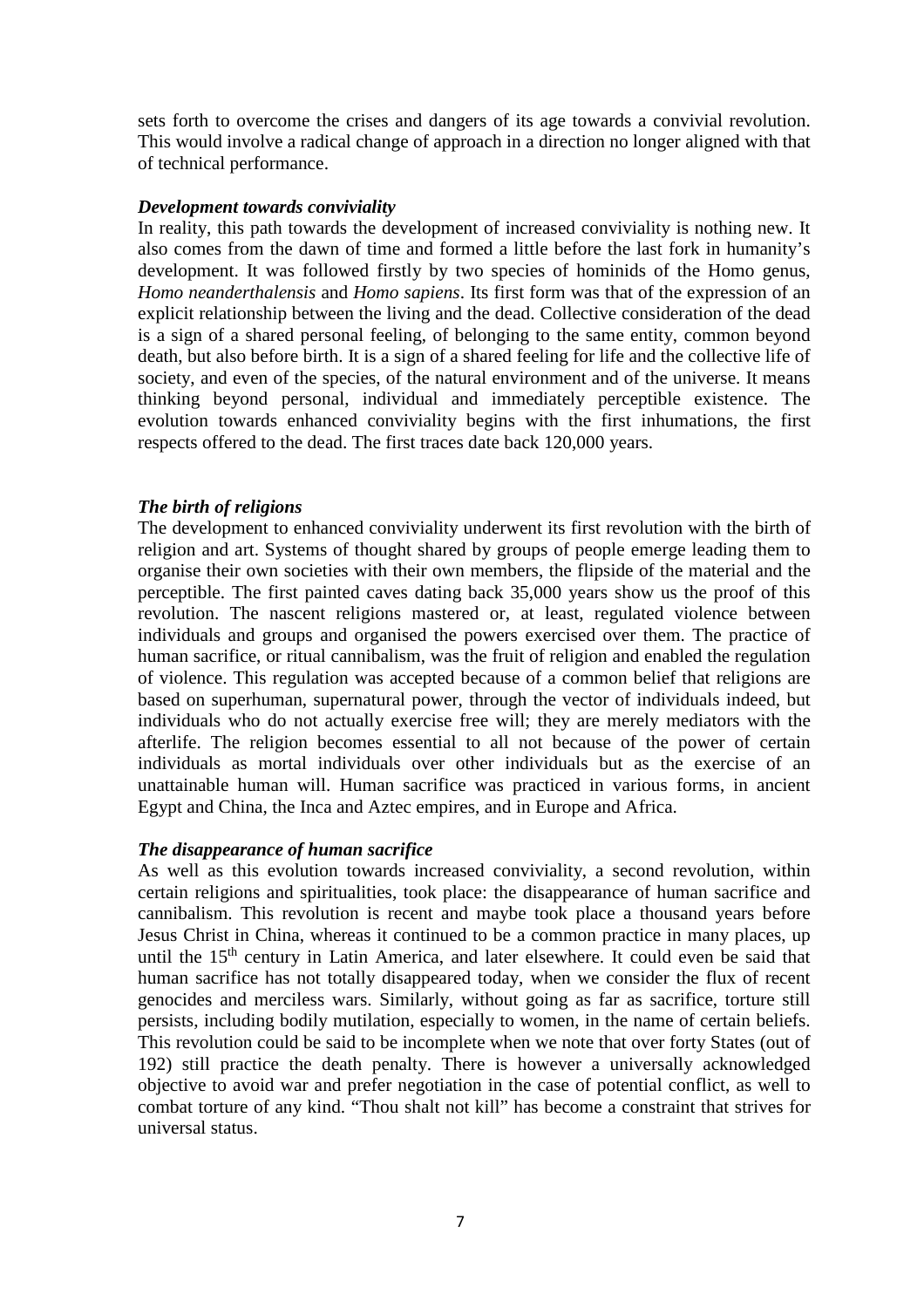#### *Care for others and for the natural environment*

From attention to the dead, we moved to attention to the living. This movement still requires completion; a third revolution is required, i.e. from attention to the Living, and by extension, to others, to everyone else and to the world in general, including the natural environment from which all life is borne and to which we belong.

Within civil societies of all countries of the world, in varying degrees, despite the systems of power that scorn the move towards conviviality, there exist groups working in this direction. For inter-individual relationships, some embrace theories of *care*, which in their attention to others and their vulnerabilities, reach far beyond the premises of the political theory defending human, civil, political and social rights. This theory has obtained almost universal recognition from so-called "democratic" States that have included articles in their constitutional texts, without necessarily respecting them systematically. Legal experts explain that these are "inalienable" yet "non-opposable" rights: if I am unemployed, I cannot take the State to court to gain employment even if employment is a constitutional right.

When it comes to the environment, there are many variations and currents within the ecology and degrowth movement. States meanwhile have recently adopted a favourable discourse towards ecology, but do so little that the state of the planet continues to deteriorate at an alarming rate.

For a different practice of economic activities, more in conformity with conviviality, we may note the many and significant projects, under various guises, based on mutual economics, popular economics, social economics, fairtrade practices, exchange systems and local currencies. They are structured around associations and cooperatives but also take on entrepreneurial forms where action is not motivated by accumulation of wealth and profit but by quality and accessibility of the service rendered to others, to society.

A wide range of movements, such as the world and local social forums, the outrage movement, peoples' university movement, ATTAC, etc, have strived long and hard to attract a critical mass to adopt these approaches. All these various experiences and experiments have their own contribution to make in the development of the requirement of conviviality, to stimulate a form of crisis through a change of approach.

## *The common base: the practice of conviviality*

Faced with the ever present crises and dangers, the world risks going to the wall and/or towards the kind of cyborg humanity described above. Life would become artificial. Each hyper-individual would be no more than a kind of boson and the relationships between individuals would be reduced to collisions between elementary particles, efficiently producing new particles, matter and energy.

This is not something shared by those people throughout the world, along with a few rare States, who aspire to play a more original and different score that as the same obstinate bass line (*basso ostinato*), resonating from the practice of conviviality. Together they have a conviction that our direction must change. This doesn't mean abandoning all technology and production, but our priority is to make progress towards conviviality.

This conviction is non-negotiable. It is neither technical nor scientific. It is a belief, a fundamental common conviction. It is rational. It is the shared idea that energy should be channelled in this direction towards the civilisation of conviviality. If this way of thinking needs a name, the best term would be the *convivialist ideal.*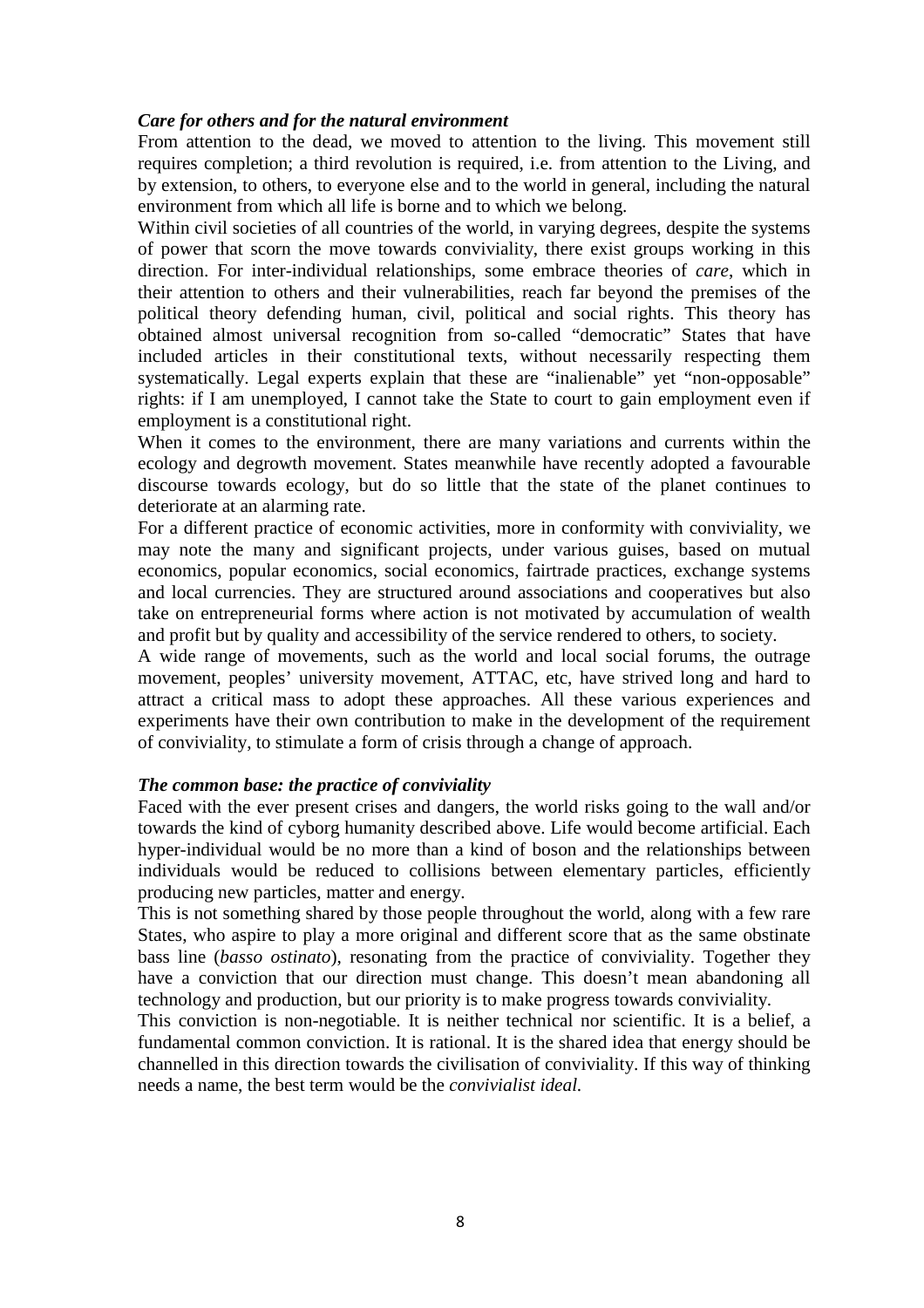#### **Part 2: a common vision**

Day-to-day, actors in the field offer a very clear and concrete expression of our desire to *work together by taking care of each other and the natural environment.* One thing on which we can all agree is that beyond our diversities, we have a common basis to our activities. This basis is integral to one of the main themes of humanity's evolution, that of conviviality.

We have to bolster our conviction in what we have in common and affirm it to those who seek to take us along the axis of technical performance. We have to reach beyond to create synergies and transform them into initiatives that would enhance conviviality. We have to make explicit our common horizon, share the same vision that enlightens our multiple approaches. This common vision will help us lay down the groundwork and initiate projects informing the great societal transition towards a civilisation of conviviality.

Conviviality is an art of living together which, to be fully cultivated, requires the right framework. It needs a mode of social functioning, in the natural environment, that is adapted to the construction of an expanded common sociality. Together we have to give ourselves the means to become the humanity we want to become, a humanity that recognises and protects the gift of life.

## **Recognising the gift of life**

The acknowledgement of the gift of life is the foundation of the general interdependency between humans and the natural environment. Life involves the interaction between multiple forces but a temptation might arise in one or other of these forces to desire to control the others. This is the vision of the work that the technical axis promotes: a humanity that masters and dominates the natural environment to exploit it. The exploitation of man by man, denounced by Karl Marx in the 19<sup>th</sup> century, also disrespects our interdependency.

#### *The only value is life*

 $\overline{a}$ 

Viewing the world through a convivial perspective is very different to the vision of the world advocated by the partisans of the technical axis. Life is posited as an essential value. John Ruskin, whose work inspired Gandhi, wrote, "There is no wealth but life." It could also be said that there is not other value but life. There is no point measuring this value, there is no equivalent. On an individual basis, life is ephemeral<sup>7</sup>. Life, with a capital "L" is the air we breathe, the source of sunshine and the earth. It is a swarming interacting mass that has existed from the Big Bang right out to the unknown extremities of the universe. Life is nature and the human being is one of nature's species, who came late to this Earth and who is only one among 9 million species living on the planet. Humanity is born from our natural environment. We owe it our lives and we must pay attention to it and respect it.

 $<sup>7</sup>$  It is worth remembering that the stars themselves, on a different time-scale to that of humans, are ephemeral. One day they too will</sup> disappear, as will our sun, and blend into life as it continues…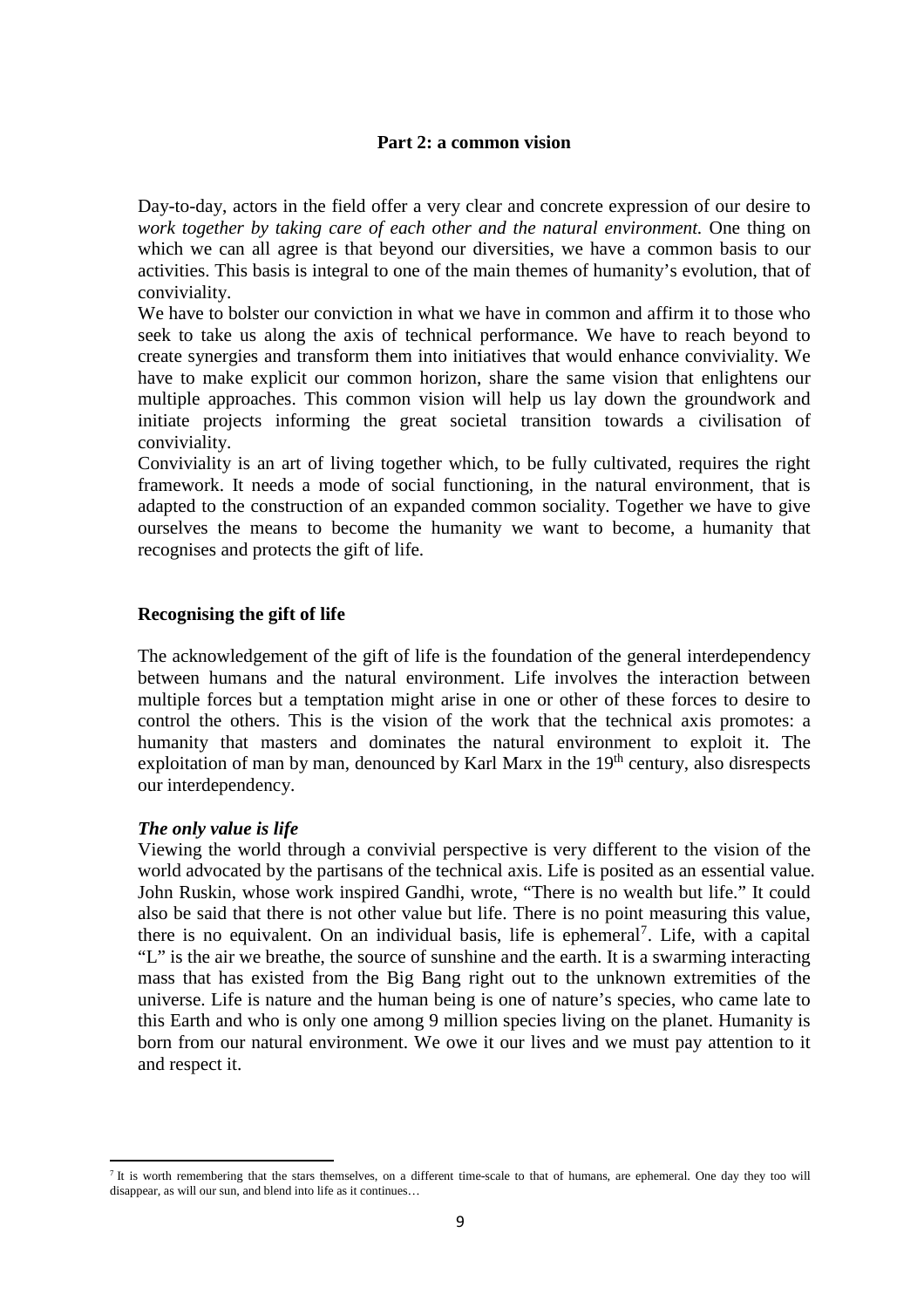# *The gift of a life of sharing*

All human beings are made up of cells, DNA, molecules and physicochemical matter. The gift of life is there to be received. The sun, air, water, sky and stars, their parents, their family, and their groups interact with them from their birth and even before.

No human being can choose the day or place, she/he will receive this fragment of life that her/his human body, with its own specificities, will bear. No human being can choose from whom they shall receive it, or from which group they will originate. Human beings are all different but are however all similar and, without having any decisions to make, share, on an equal footing with each other, a fragment of this Life. This is shared with the whole living universe, with its plantlife and minerals. The physical body would lose its material life, animated by a unique individual, but would continue as its medial body (Augustin Berque), in another form to participate in Life. Whatever the initial differentiations, and whatever subsequent differentiations become, because of their personal lifestories and different living environments, all human beings share the necessary humility to recognise that life has been given to them.

# *Life together*

Life received cannot flourish in individual solitude. Mankind's offspring cannot survive from birth. It cannot move or feed itself independently and it takes several years to acquire the aptitudes necessary for survival. Human beings are beings whose lives can only be led together, in interaction between them and with the natural environment. As Maurice Godelier writes, because of humanity's group existence, it takes more than a man and a woman to make a child. In order for human life to flourish, humans have to become a part of the group. They must not only develop physiological and physical aptitudes, but also aptitudes for life, i.e. for interaction with others and with their environment: they have to learn the gestures, language, words, and attitudes that are suitable at the right moment, in the right place. An individual's construction begins physically and culturally by training, an education received by the human being. Our life together gives us characteristics unique to our species – above and beyond the planet's vast diversity – and which make our humanity unique. Today, there is only a single human species.

## *Aspirations to a good life*

When we talk of wanting a life that is more human, when we aspire to more humanity, in all languages and societies, this means that we aspire to enhanced conviviality, or in other words, to more attentive interpersonal relations. Humanity effectively aspires to a good life for all, so that everyone does what is done and doesn't do what  $\sin't -$  Orwell's "common decency". Life is an essential value, human life is a value that has no equivalent and the quality that is experienced increases with the quality of relationships with other human beings and with their natural environment. Good relationships marked by a good feeling of humanity are the widespread desire and enable everyone to feel acknowledged as a human being, a representative of the whole of humanity. This is what forms the fundamental equality between us. The lives and humanity of each and every one of us and this is what drives the ethics of a good life (Ricœur).

## *Interdependent individual life*

Every human being is welcomed into and educated by a group that is part of a concrete natural environment where she/he gradually creates and constructs her/his own unique individuality by developing her/his power to be and to act (Spinoza). The ideal of paying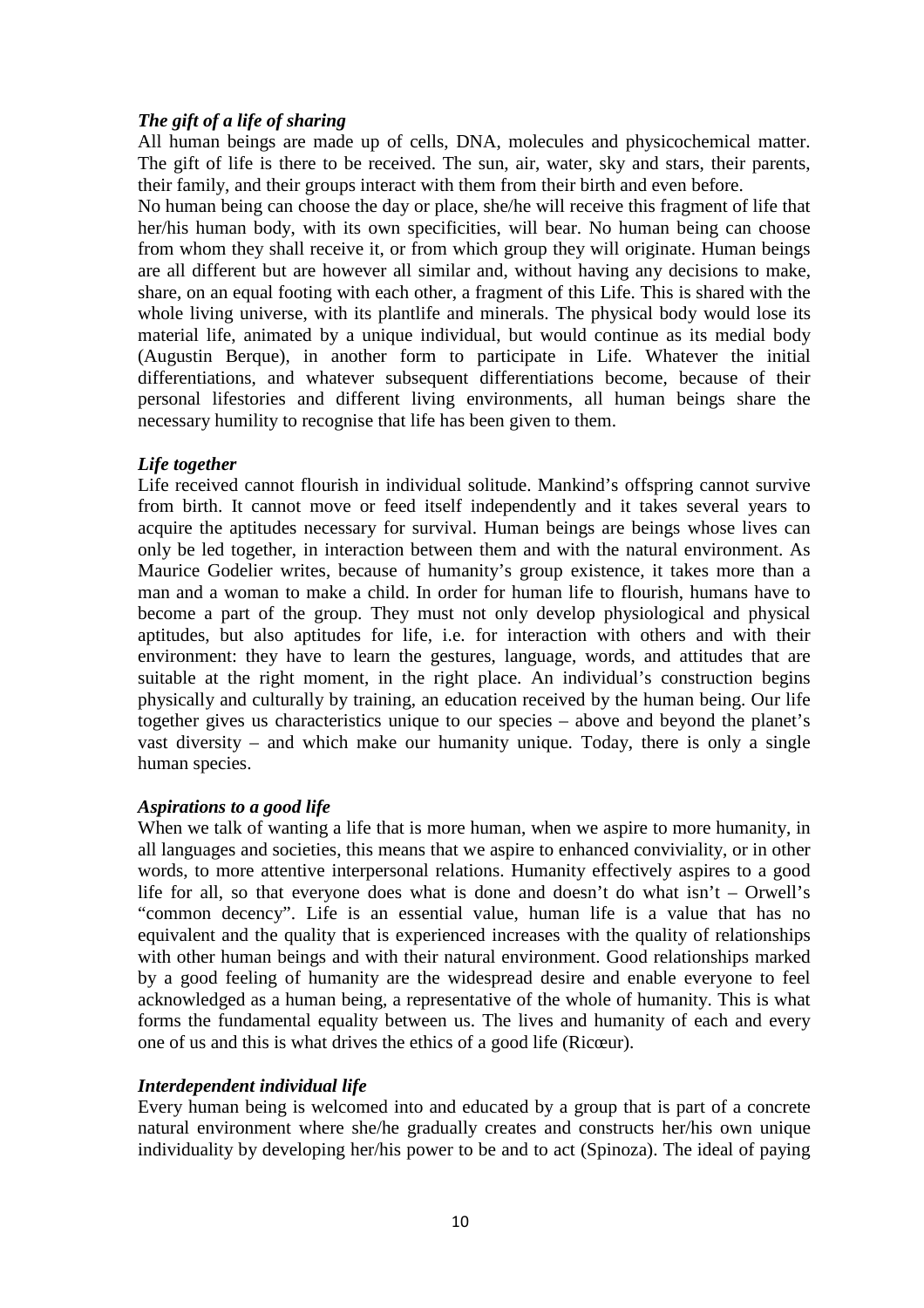attention to others implies leaving everyone the autonomy necessary to the affirmation and evolution of her/his own individual life, which responds to everyone's universal need. This freedom to exercise ones power to be and act offers individuals an autonomy that does not extend to autarkic independence enabling her/him to make an abstraction of others and the natural environment. Autonomy and solitude can only be relative, as is their role in the construction of everybody's individuality. Interactions with the environment and with others are permanent and essential. In parallel, we must refuse the idea that individuality is only a product of environmental conditioning and of ones social group, on a given physico-chemical basis. But as long as any subsequent outside influence on the thinking, acting individual does not lead to dependency, outside influence is essential. Combined with autonomy it enables us to consider that individuality is formed and lived in interdependency. Interdependency between human beings and with an environment constitutes a fundamental reality that a humanity in search of conviviality has to recognise. Recognising this overall interdependency is the corollary of recognising the gift of life.

## **Organising a common sociality**

All human beings together have to recognise the gift of life and to build their lives together, in interdependency of each other and with the natural environment, within constituted groups. Every human being is a locus for one of an infinity of life forces, the interactions of which have be modulated to constitute, without endangering, their common sociality within a group. Each member of a group is relatively dependent on this and benefits from relative autonomy.

The word "collective" could apply to the informal personalisation of the common sociality of individual human beings living in a group within an environment, who thus form an "us". The direction this collective takes supposes that a general will can form to clearly express the framework accepted and respected by all, the Common Law, under which all human beings can interact with the feeling of living a good, worthy, just life together.

## *Humanity and the natural environment, constructed and changed by the forces of life*

Throughout its very long history, humanity has grown and spread throughout its small corner of the universe by the formation of organised groups of people and communities, peoples and States. Within and between all these entities, relations have often been difficult, conflictual and, in too many situations, highly murderous. This long history has been accompanied by the formation of various types of borders between groups and with the environment, the crossing of which brings a permanent threat of tragedy.

The relationships between individuals are interactions between the relatively autonomous dynamics of exercising our powers to be and to act, i.e. interactions between the dynamics of their life forces. The harmony between individuals and the natural environment cannot be established spontaneously. Rivalry and conflict create futures and often lead to destruction in the present.

Earthquakes, volcanic eruptions, and the fangs and venom of other species remind humans that the forces of nature are powerful. A crushed shell liberates its seed which in turn dies so that the plant can bear fruit. As long as the natural equilibrium is respected, ploughed soils and drained swamps improve human environments without deteriorating them.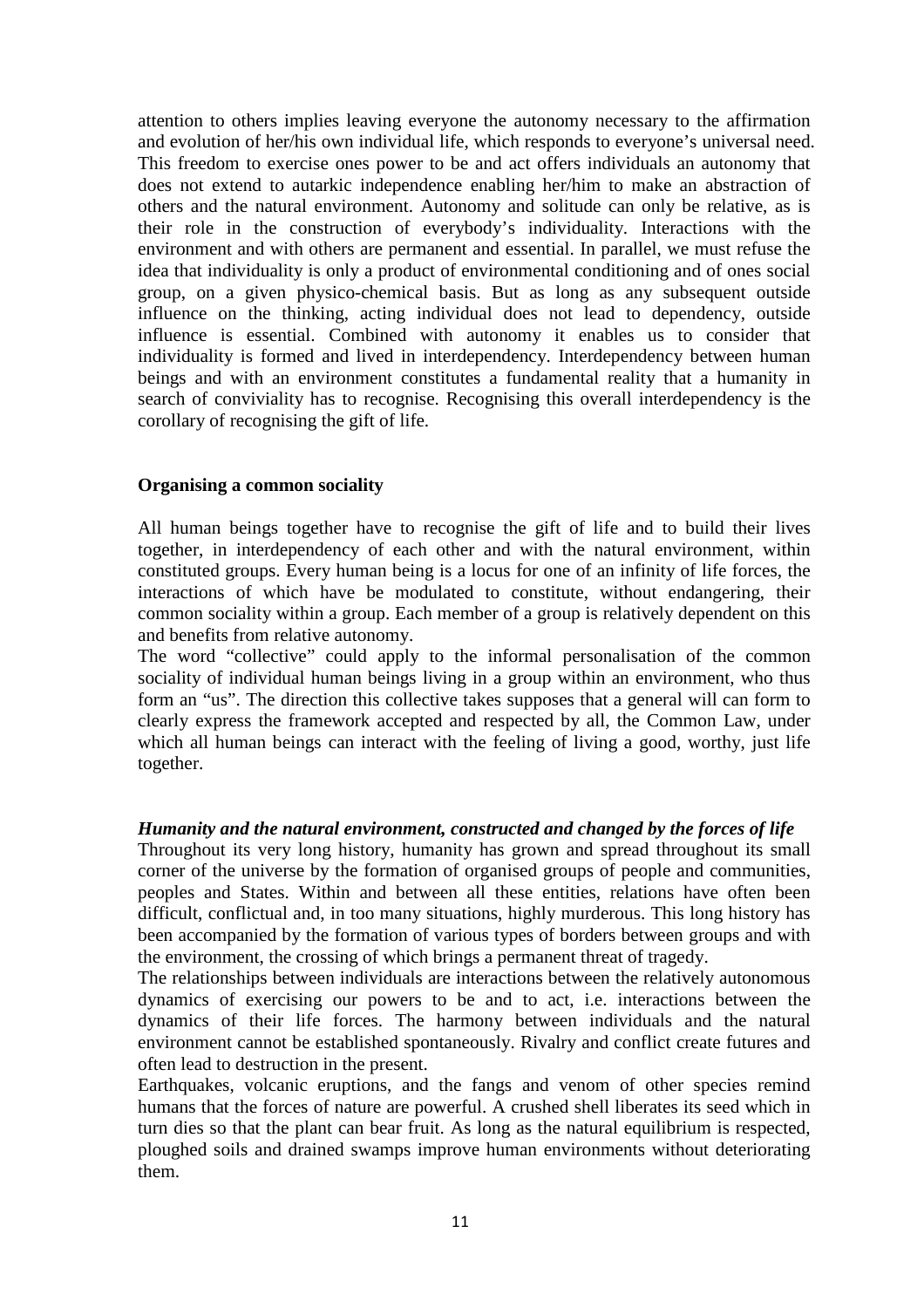Struggle engages the body and makes it stronger. Ideas collide so that minds may expand and so that discussion and negotiation might take place between conflicting positions. Conviviality has to transform enemies into adversaries (Patrick Viveret) so that conflict can take place without massacre (Alain Caillé, via Marcel Mauss), and so that collectives may flourish in order for everyone to live to the full. The common social bond must be preserved. Peace must reign. Enemies must disappear, as well as the desire to kill, or at least the enactment of this desire.

#### *The different scales of collectivity*

Collectives start at the scale of inter-individual relationships where the multiple and never-ceasing interactions basic to our common material and spiritual life take place, which need a certain harmonisation. This enables us to live together in peace. By ensuring that what can be obtained at this scale functions correctly, it enables a good life for all. Rivalries and oppositions that arise within collectives, and the potential destruction that ensues must be overcome in order to preserve the framework that governs the common sociality and natural environment that brings human beings of this "base" collective together.

Without entering into further details of what the base collective might actually form: family, clan, village, canton, conurbation etc, we have to be aware that there are various different scales of collectivity, the contours and definitions of which vary from one place to another on the planet. We must also be aware that, on its own scale, each collective develops a unique collective individuality. Throughout the history of humanity, groups have been formed, groups of groups, peoples and States which have been established on often narrowly defined territories. These have been formed of as many collectives, of "us"s at varying scales. The broadest possible scale is of course Us, "humans", fullfledged members of humanity.

#### *The interdependence of collectives*

The "us" of every collective takes the form of a collective force of life, a force hungry to exercise its collective power to be and to act, a force that will interact with other "us"s, other collective life forces. The interactions between "us" and "them", between collectives of the same scale, takes place under the same conditions as within each collective. Between "us" and "them", there is "common ground", that is specific and concrete, and different to the broadest common level, that of Life itself: we inhabit the same planet Earth, the same part of the planet, etc. If there is common ground, there is a larger "Us", a broader entity, a common sociality on a larger scale, not necessarily due to the intensity of the number of interactions, a scale with a greater quality of conviviality, which is indispensable to us and them. On one level there is river water, and on a broader scale, issues of global warming.

Interactions between collectives lead to rivalry and opposition; conflicts arise when each collective seeks to fully express a desire for autonomy and power that is incompatible with the desires of others. The convivial ideal is for adversaries to negotiate solutions in a peaceful way so that conflict between collectives does not transform into war. Each collective formed has to have its own autonomy which cannot take the form of autarkic independence, while exchange and exterior and environmental influences should not bring dependency and domination. Here again the concept of interdependency is crucial. Interdependency on every scale, up to the planetary scale of human beings, collectivities, and the natural environment. Thus generalised interdependency ensures the conditions of organisation of a common sociality applied to the scale of the natural environment.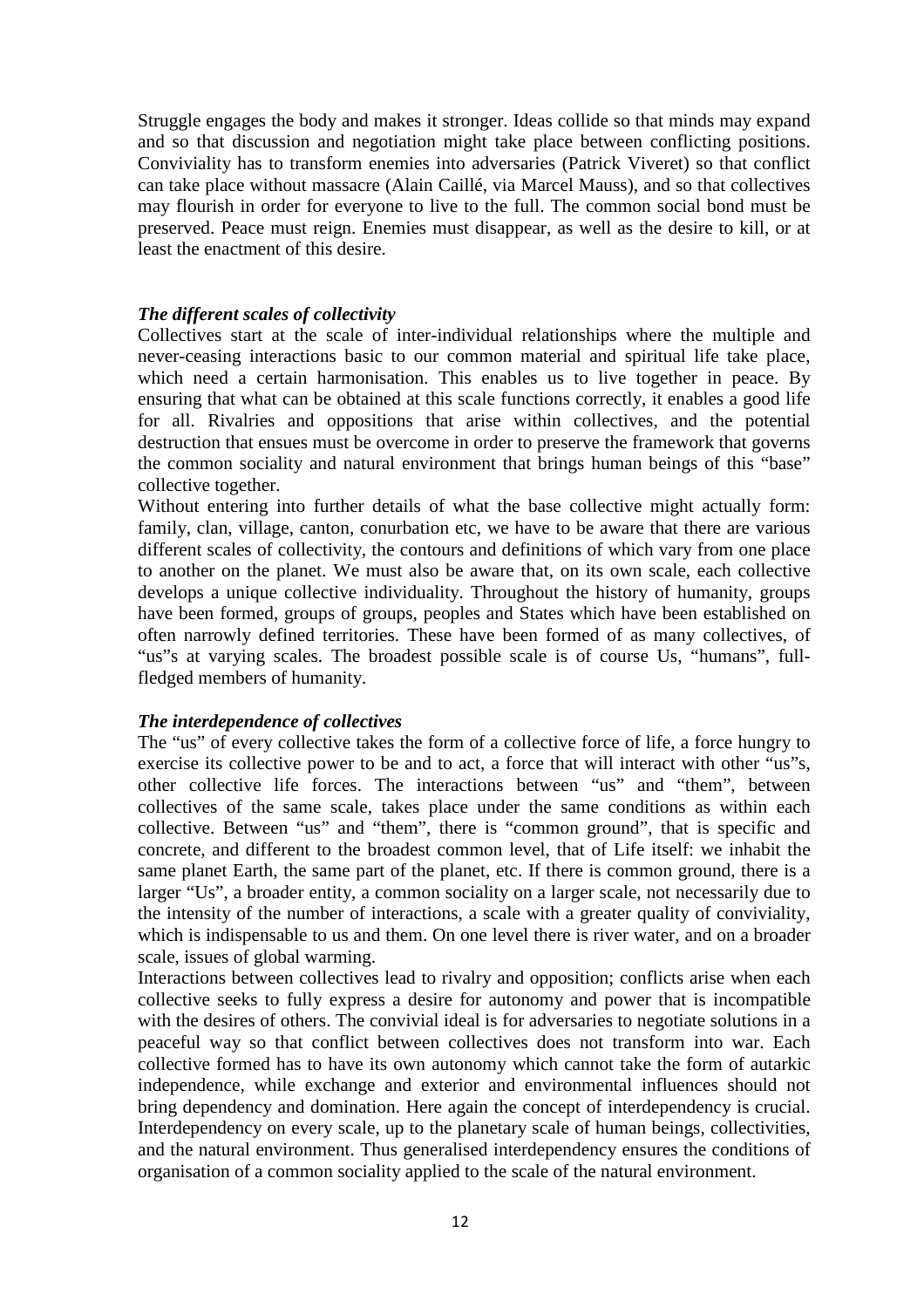## *The general will*

The organisation of a common sociality from the base scale of collectives to that of the whole of humanity poses the problem of the expression of "us" on every level. How can the powerful components of "us", the multiple individual powers of action and life, be articulated? How are they harmonised, so that "us" is assured and the collective interacts with others, with those in the framework of a more extensive "Us"? How can a more general will, that of "us", form, become accepted, respected and implemented by everyone at every level? The answers to these questions ensure the conditions indispensable to the maintenance of our common sociality.

The problem here is that of how relationships between powers can be organised.

#### *Relations between powers*

The democratic ideal refuses the idea that the will of a single person should be imposed on all. Instead it sets out to contribute to the formation of a general will<sup>8</sup>. The process of participation in the formation of a general will cannot be organised in the same way in base collectives and that of the scale of the whole of humanity.

Without entering into legal details, the necessity and feasibility of direct and active participation of the greatest number of members has to be affirmed. This is definitely feasible at the base collective level and for smaller-scale collectives – we may think of what is generally known as local authorities – and provides a basis to discuss the organisation's direction and organisation, participating directly in the formation of the general will.

On more expansive levels (in most cases, at the national level and beyond), it could be understood that the processes of systematic direct participation are difficult to implement and they have to be combined with systems of representation and elections according to various modus operandi that should be agreed upon together. The practice of subsidiarity should be combined with direct participation at the base scale: any issue of debate should be discussed at the lowest scale that a solution can be found. Where relevant, coordination should be envisaged between collectives having expressed their general will at higher scales, when this general will is expressed in similar terms. This is the criteria of the maintenance of a common sociality that governs developments of scale.

## *Common Law for dignity and justice*

l

When the general will is formed in a democratic way, it expresses itself through Common Law imposed on all and everyone so that common sociality may offer to everyone the means to exercise their own autonomy to flourish. These means are already known as civil, political economic, social, cultural and environmental rights which give everyone the right to a respectable life.

The general will also means that everyone's autonomous exercise of the power of life does not challenge shared sociality. Laws forbid any action that is not advantageous for humanity. By establishing limits, it guarantees implementation of the rights of all responsibly in respect of others and of the natural environment. By making sure that all collectives act with consideration in respect of others and the natural environment, the Law enables everyone to be recognized by others and by society, which is the foundation of justice.

<sup>&</sup>lt;sup>8</sup> The usual democratic rule of the separation of executive, legislative, judicial and adopted powers, officially at least, in a universal way.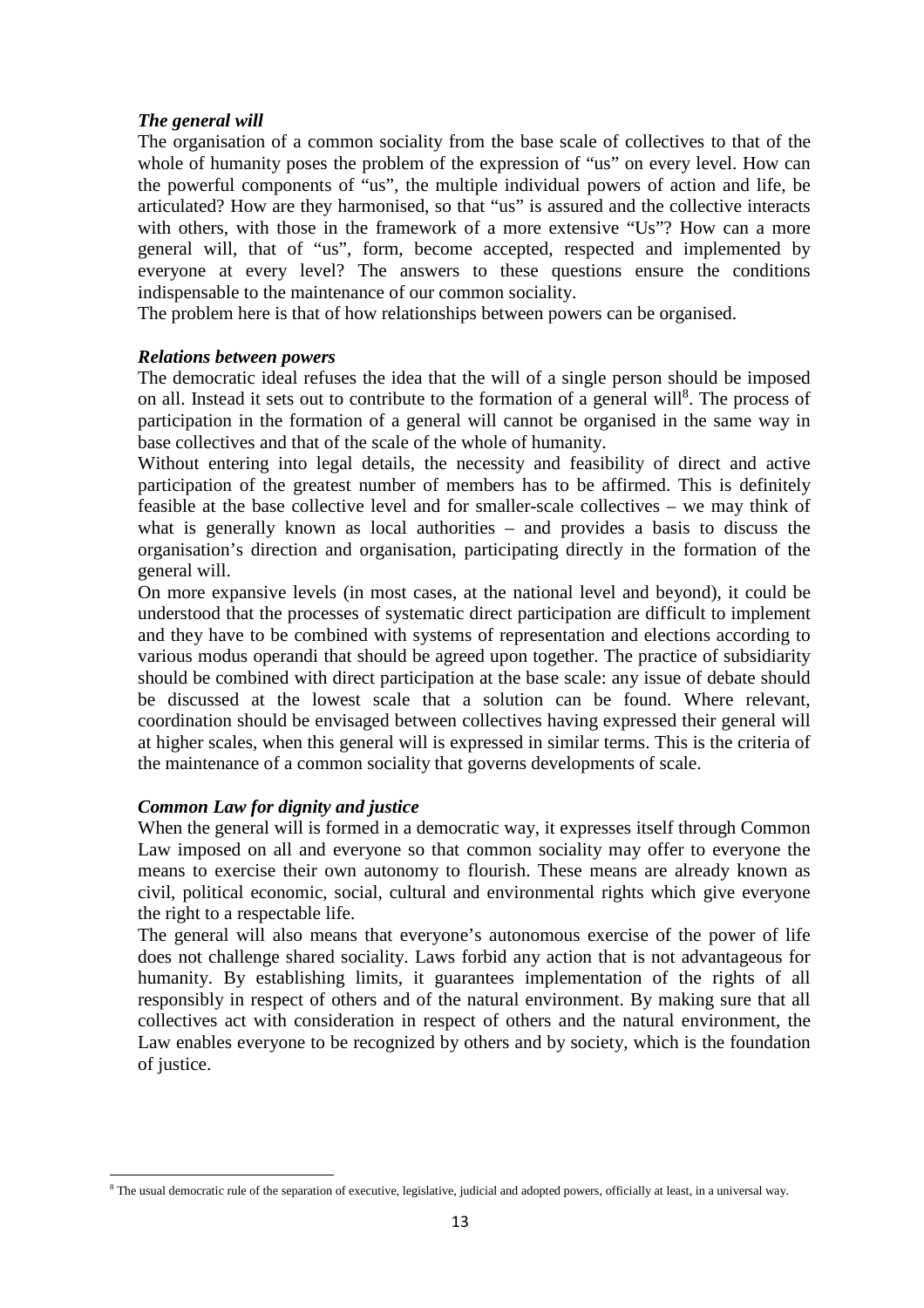## **The art of living together**

The recognition of the gift of life, which is the foundation of the general interdependency between human beings themselves and between human beings and the natural environment is at the heart of the daily practices of conviviality. These still remain too limited in their effects, and a certain number of practices we would wish to implement, cannot emerge. This is due to the constraints of the current framework on the expression of our common sociality. The organisation of powers, of the law and rules, with the exception of experiments currently underway in various rare States we have mentioned, only allow incomplete practices in the art of living together (*con-vivere*) that is at the root of conviviality.

# *The force of life*

Conviviality is a practice implemented by the force of life, of us, of sharing and of cooperation. Its driving force is the power of relationships between people, of the alliance between us and the natural environment, at the service of individual and collective life and of the life of the universe. It does not exclude the differences, divergences and even the oppositions that make debate and creation move forward. It invites us to recognise each other and the diversity of our positions. This practice prevents our desire for recognition and fulfilment to transform into the desire to impose our own points of view or projects on others come what may. It should not grow out of control and lead us beyond constructive rivalry with other perspectives and projects. When a sense of measure and tolerance is lost, the path to war potentially opens up, and our desire for recognition and fulfilment is transformed into a force for death. This is what undermines the functioning of the techno-economic axis's goals which, along with the practice of capitalism, are based on a death drive (Bernard Maris). Common Law has to prevent such excesses.

# *Human activities*

A convivial society considers all human activity, which is a sign of life, as a prosaic or artistic creative activity. It is performed in an autonomous way, and provides resources that contribute to feeding the life of society and life in general. We would be happier if we could "*work together* and *take care* of each other" (Illich); it is a condition of humanity's survival. Society needs work, i.e. the creativity of people and of the natural environment that makes our lives. To share resources, we must first have created them, in a logic of work and of "doing and living together", not in a logic of activity motivated exclusively of possession in itself (what use is it to me?) and by the drive to accumulation that drives the techno-economic axis.

Resources are created by the combination of new resources and with "primary" resources. The natural environment is full of primary resources that often have to be processed to created other resources from which the necessarily elements can be derived, not for abundance, but for enjoying the happiness of life together. Each stage of fashioning or creation is that of a human activity learned and developed from a human resource, which is also processed. To maintain the conviviality of our practices, in the course of the organisation of creative activities and the sharing of resources, we have to turn our backs on all forms of exploitation. We have to bring an end to the exploitation of humanity by counterproductive, gigantist tools (Illich), just as the exploitation of man by man must come to an end (Marx).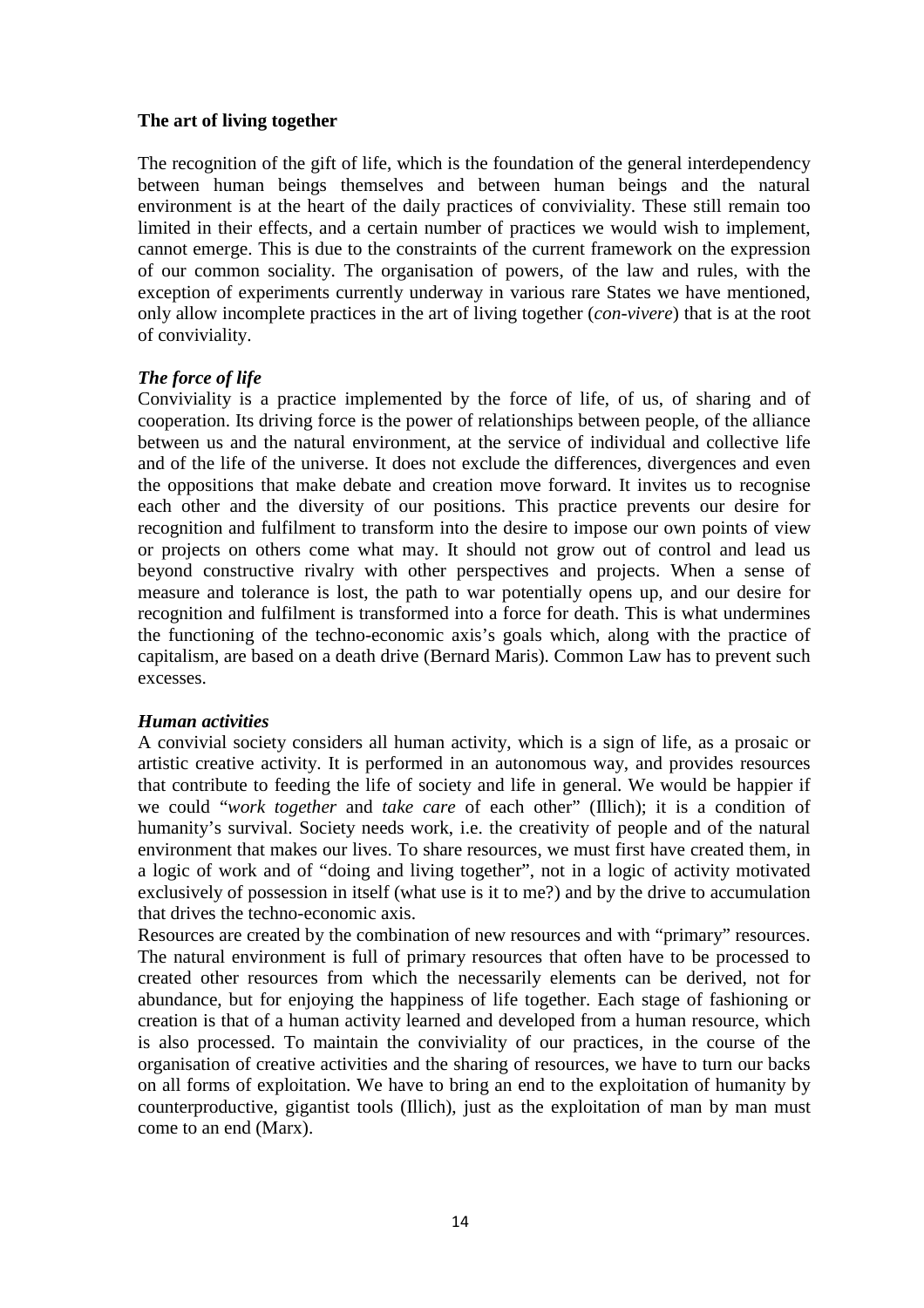#### *The creation and sharing of resources (economics)*

Some activities and their results are shared at the moment they are shaped or they are constituted of essential resources, the sharing of which should be organised by rules to be decided in common. But also, what has been created has to be circulated, from the site of creation to the place where it will nourish life. This requirement is that of exchange, i.e.; the relevance of a market system. This system must function so as to serve the collective concerned, whether it is free in relation to the personal powers of any actor who does not have the legitimacy of representing the general will. The laws of competition, a series of norms and regulations should frame and regulate these "markets". This would prevent any resources created from following arbitrarily long circulations as is too often the case these days for the motive of individual profit. A convivial society privileges short circuits, especially in the domain of food and agriculture, for obvious reasons.

The question of the sharing of tasks for the creation of resources, like that of the sharing of resources has barely been touched on here. It is clear that it has a relationship to the exercise of power, as we have underlined the necessity of laws framing the market (which must not turn into a personal law to be the strongest on the market). Where there are markets, there are also prices. On the one hand, a price for a resource is also a symmetrical remuneration for the people who have created the resource. On the other, prices (or remuneration) require the use of a currency, if a bartering system is not deployed. A couple concrete questions that would help our reflections and visions on these issues are: how should the prices from a community supported agricultural scheme be fixed to remunerate farmers while taking retail prices into account? And how could a local exchange system, or local currency work?

Experiments into task sharing have mainly revolved around the reduction of work time. Here more than elsewhere, in the framework of the functioning imposed by the megamachine of the techno-economic axis, it seems difficult to find methods for significant improvement. Restructuring after a change of direction towards a convivial civilisation should be based on the analysis of a political economy of conviviality which is still to be elaborated and discussed. Among others they should specify the contours of the political framework required, enabling the creation of the convivial sharing of the tasks that create resources indispensable to life in society.

## *The exercise of powers (politics)*

A convivial society is the opposite of a totalitarian society. The repression on fulfilment in the lives of all human beings and groups by the techno-economic axis is permitted by the confiscation of the exercise of powers to profit an oligarchy (Hervé Kempf), dressed up as democracy. Elections influenced by monstrous expenditure, abstention rates generally involving up to a third of voters, the multiplicity of mandates, constant reelection, collusion between professional politicians and public and private sector directors ensure that a ruling class maintains power.

The exercise of powers has to approach the ideals of democracy so that the widespread aversion to "this policy" ceases enabling the implementation of an organisation according to the guidelines discussed above. Politics, like economics, is an indispensable activity, but it cannot be monopolised by an oligarchy imposing its ways of doing and seeing on the way groups, peoples and States work. It has to be subject to the Common Law, an expression of the general will.

Here again the size of administrative apparatuses in the service of the exercise of powers constitutes a giganticism of the tool (Illich) which has an inversely proportional negative effect in terms of the enslavement of the citizen and in terms of counter-productivity, on the productive tools of material and immaterial resources. The implementation of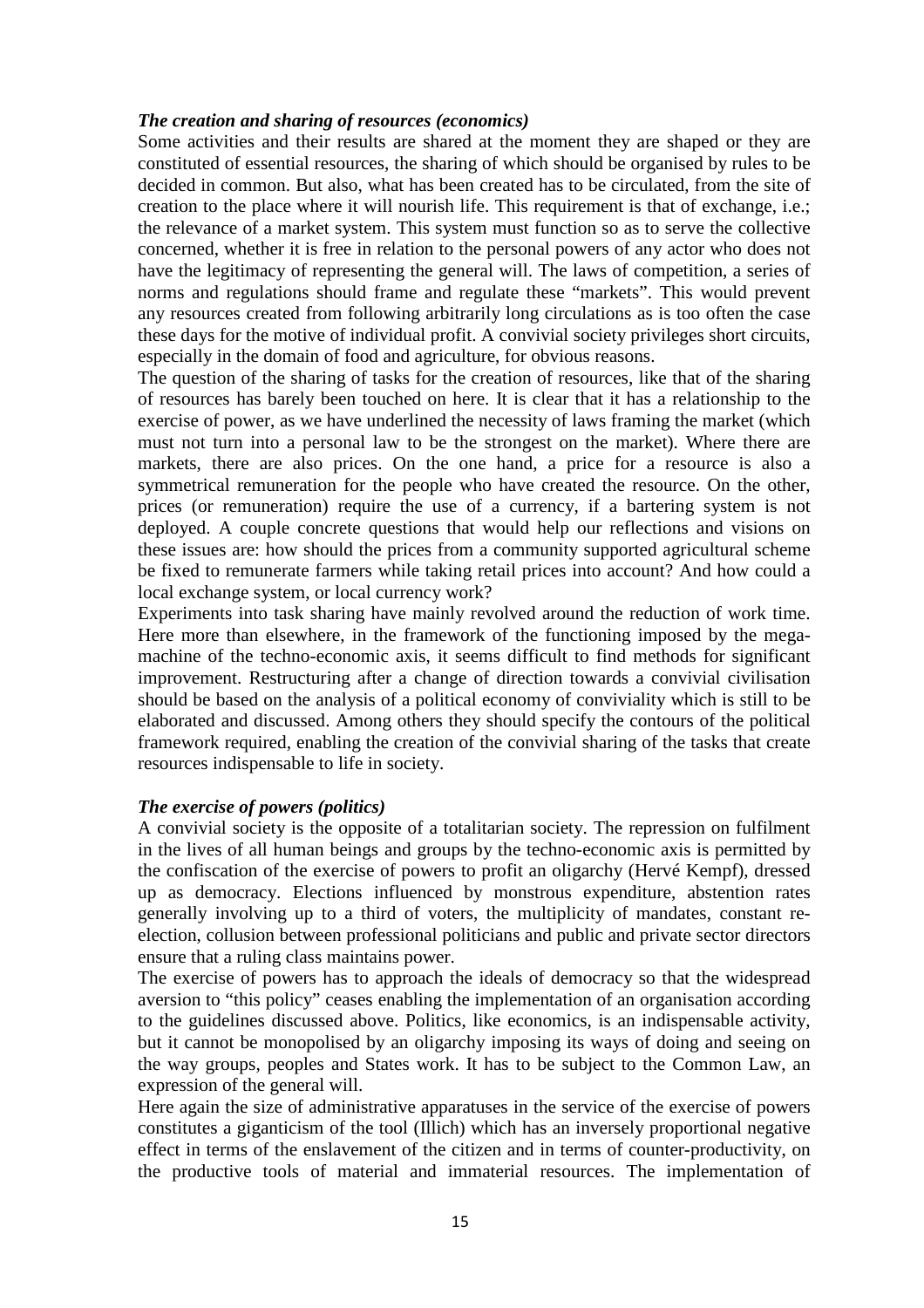subsidiarity and the importance of the base scale of collective organisation should avoid these excesses of the concentration-centralisation of powers. Its driving force comes from those who have power who seek to enact it and not the necessity to ensure common sociality on a broader scale.

## *The primacy of cultural life*

The art of living cannot be freed from the necessity to create resources in order to share them and ensure material and immaterial life. Neither can it free itself from the preoccupation with an organising framework that enables the cultivation of this art of living together. In short, economics and politics need our active participation, an indispensable condition of preventing the partisans of the technical civilisation from monopolising them.

These are not objectives or ends, they are the necessary means. What is most important to us, and the area in which we should be deploying the most means, is life, i.e. the relationships between us and the natural environment, the source of our general interdependency, that we create "together".

At the heart of this relationship between us and the natural environment is life, in the dimension relating to the sharing of emotions and sensations. From the individual scale to collective scales, from the local "us" to the Us of the whole of humanity, it enables feelings of self-surpassment and of the elevation towards the ineffable. Shared smiles, the global fascination of an eclipse, admirers' wonderment before a pyramid, a temple, a mosque or a cathedral, a crowd enthralled by music, songs sung together, the grace of dance, the beauty of drawing and painting, the collective emotion during a ceremony, etc. Primacy is everything about the culture of life. It is here that we live the unforgettable and moments of great happiness. It is shared by the whole of humanity around the planet. It is shared by all generations and by past generations from those that painted caves (in Lascaux and elsewhere) to the generations of the future.

Yes. As long as our world chooses the civilisation of conviviality!

# **Part 3: a project for a universal declaration**

The main reflections presented in the first two parts constitute on the one hand, general convictions on the place and life of everyone within society, on the relationship between us, the interactions between societies on a world scale, and on the relationship between the whole of humanity and the universe. They are compatible with what most of us think and feel, with less common, less general, but more precise convictions that individuals and groups may nourish, in terms of the intellect, spirituality or religion. They should be affirmed so that humanity chooses the path towards a civilisation of conviviality.

The aim is to imagine measures that ensure participative and representative democracy on all scales and a form of organisation that respects interdependency.

These measures have to ensure the responsible enactment by each individual and group of their relative autonomy, which by being subject to the general will, to the formation of which everyone has contributed, to pay attention to others and to the natural environment.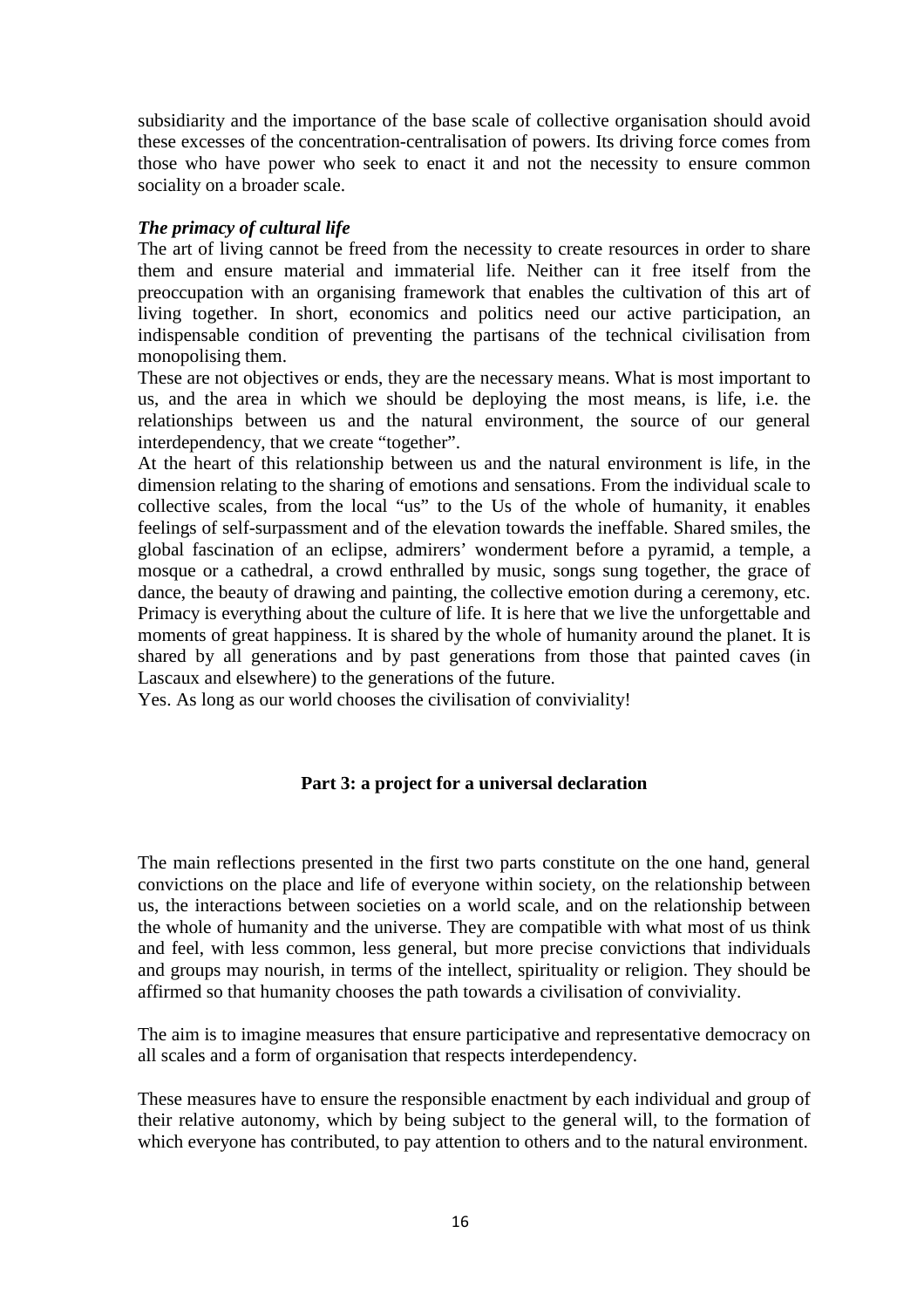Actions undertaken by all thus contribute to the smooth functioning of a good society in which people work together for life, taking care of each other and of the natural environment.

To this end, we propose the adoption of a universal declaration of interdependency enabling us to affirm our convictions and undertake the necessary transitions to create a convivial civilisation. Here is the project<sup>9</sup> for a text of just such a declaration.

#### **Project for a universal declaration of interdependency**

**Introduction.** *Throughout its very long history, humanity has grown and spread throughout its small corner of the universe by the formation of organised groups of people and communities, peoples and States between which relations have often had dramatic consequences. This universal declaration recognises that life is an essential value that proceeds from the interdependency between people, groups, communities, peoples, States and the natural environment. The universal aspiration of every being and person for freedom and equality can potentially find a right response in the recognition and respect by all of interdependency. This respect requires us to practice conviviality to organise good societies and ensure the peace of humanity within the universe. It cannot be created without the observation of a certain number of rules and adherence to the convictions of the articles below.*

#### **Article 1: Life**

Life is an essential common value shared by all over and above differences of sex, skin colour, nationality, language, culture, religion, social origin, political opinions, birth or prosperity. It is consubstantial with the existence of the visible and invisible, material, plant, and animal world that forms the natural environment from which humanity was born. Humanity is indebted to this natural environment and owes it respect.

## **Article 2: Humanity**

There is one single humanity. It is made up of various groups who have each forged their living environment within the natural environment. Humans are beings who have to live together in interaction between them and with the environment in which they aspire to a good life. This quality of life increases with that of the relationships maintained between them and with the natural environment.

#### **Article 3: The individual**

l

The individual is born within a group which is part of the environment that welcomes and forms her/him in this way of life as an interdependent human being, participating in a common sociality. The humanity of each member must be respected. Each person must be recognised as such, without discrimination of any kind. People should be able to create, build, affirm and develop their unique individuality by developing their power to be and act.

<sup>&</sup>lt;sup>9</sup> I wrote the first version of this declaration of independence after writing the convivialist manifesto, in April 2013, as an attempt to synthesise the manifesto's ideas. The project received suggestions for corrections from the manifesto's co-authors, which were not included in the manifesto text but which have the sub-title "declaration of interdependency" (on the initiative of Christophe Fourel). The version that includes the first suggestions features on the http://lesconvivialistes.fr internet site in the "supporting text" section. The current version benefitted from remarks posterior to those received from other readers.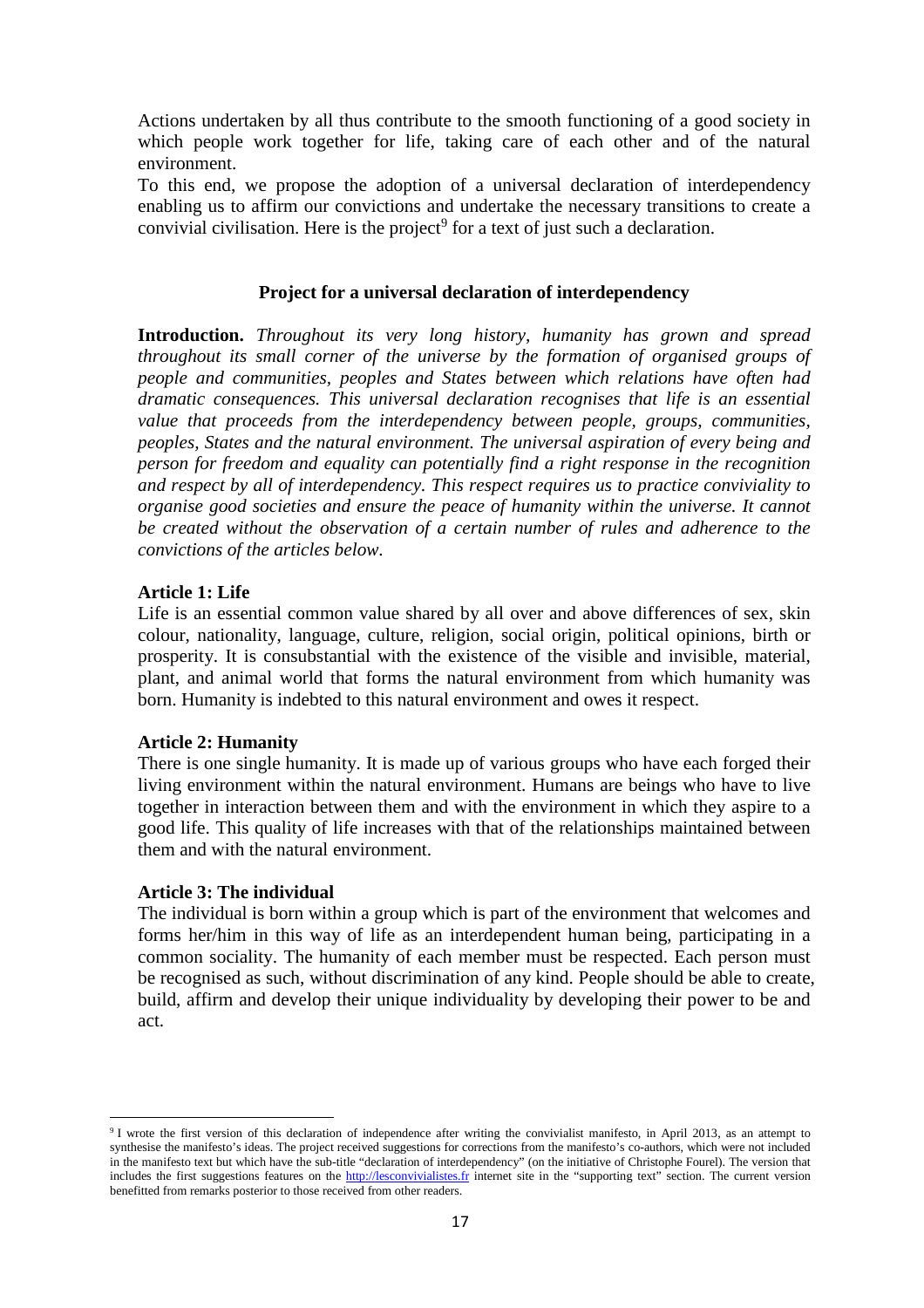# **Article 4: The collective**

The collective is the expression of the common sociality of individuals living in groups within the environment.

- 1. Everybody shows their own particular individuality in interaction with others and with the natural environment, which inevitably leads to oppositions and conflicts. Individual dynamisms and rivalries upset humanity but remain fertile as long as any resulting destruction is creative and does not threaten the framework of common sociality or the natural environment of collective existence.
- 2. Human beings live together and form groups, groups of groups, peoples, States, groups of States which, at each level of their group, their unique collective individuality can be flourishing, while preserving, between people, the highest level of conditions of collective existence to the uppermost scale, that of the whole of humanity.

# **Article 5: The general will**

To ensure the maintenance of common sociality without imposing the will of a single person on others, the general will should be able to take form, and be accepted by all.

- 1. Human beings group together to live together and form associations, peoples and States.
- 2. Each individual participates in the organisation of interactions within groups of which she/he is a founding member, or joins and contributes to the formation of the general will of these groups, peoples and States.
- 3. The modes of participation and contribution of everyone constitute a political process through which the Law is established, as an expression of the general will.
- 4. The general will is formed within the framework of direct participative processes on the scale of base groups, with small numbers, and according to heterogeneous formulae with systems of representations at the highest level, involving a larger number of people.
- 5. The general will is expressed by the Common Law and is imposed on everyone. In the same way that it is elaborated gradually from the smallest scale to the largest, it is affirmed and implemented according to the principle of subsidiarity. It should be expressed, in the service of life, at the lowest possible scale.

# **Article 6: The Common Law**

The Common Law emanates from the expression of the general will and applies to everyone through justice.

- 1. The Law ensures that everyone has access to the means to exercise their autonomy to flourish. These means are already known as civil, political economic, social, cultural and environmental rights which give everyone the right to a respectable life.
- 2. The Law prohibits any action that is not fertile for humanity. By establishing limits, it guarantees implementation of the rights of all responsibly in respect of others and of the natural environment. This consideration in respect of others and the natural environment is the foundation of justice.

# **Article 7: Conviviality**.

Conviviality, the art of living together (*con-vivere*), promotes relationships and cooperation between all and with the natural environment. This does not exclude divergences or oppositions that enable the recognition of all and the perspectives they may have. Conviviality is a life force. It prohibits the desire for recognition and